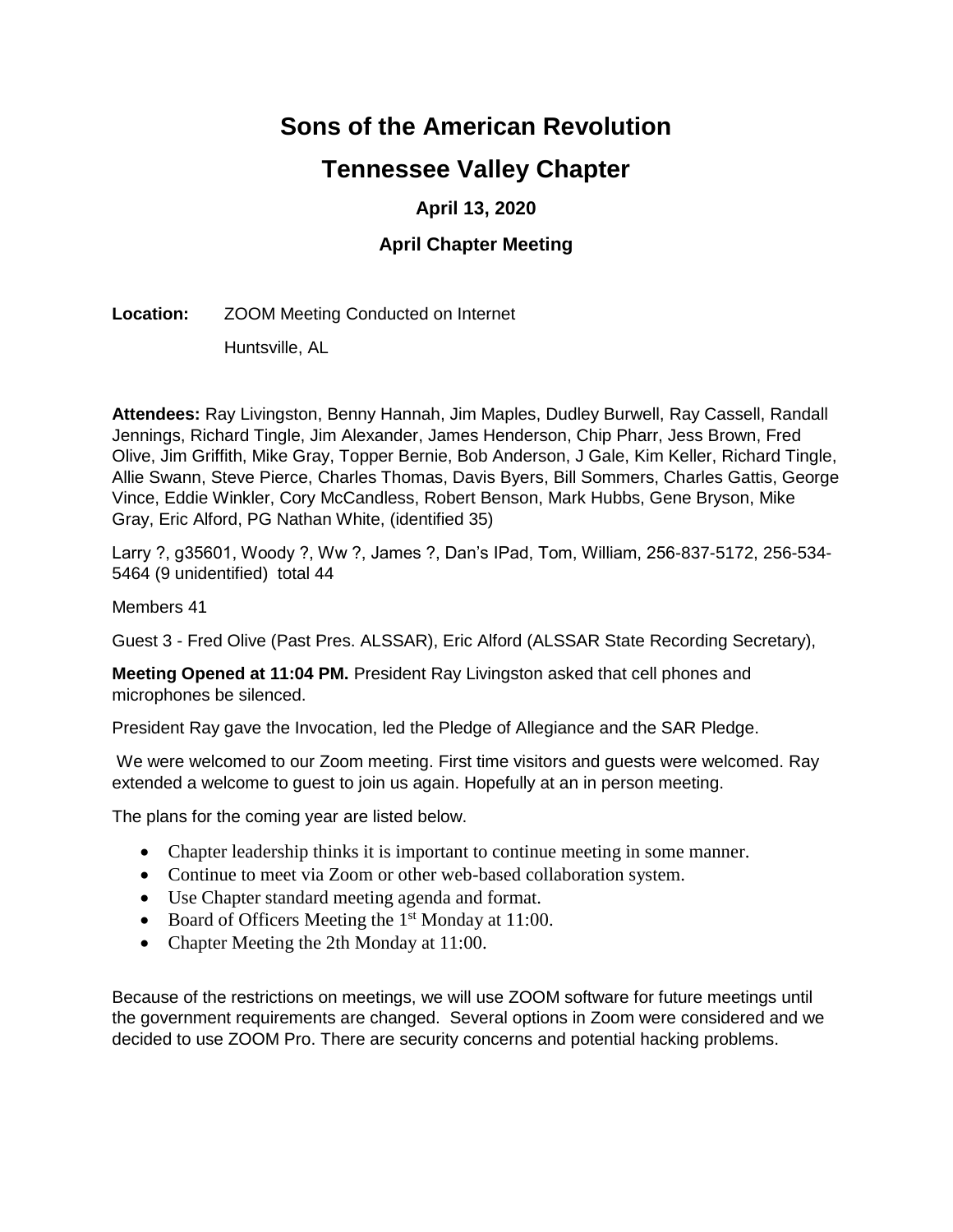When participating in a ZOOM meeting when you speak, you will be on camera. Since you will be at home or at work when participating in the ZOOM meeting, turn off the TV, music and your phone during the meeting.

Please provide feedback about the use of ZOOM. This is a new way to have meetings. Your ideas and comments will be appreciated.

#### **OFFICERS FOR 2020-2020**

| President                      | Ray Livingston        |
|--------------------------------|-----------------------|
| <b>Vice President</b>          | Benny Hannah          |
| <b>Corresponding Secretary</b> | Jim Maples            |
| <b>Recording Secretary</b>     | <b>Dudley Burwell</b> |
| Registrar                      | <b>Ray Cassell</b>    |
| Genealogist                    | <b>Bill Sommers</b>   |
| Treasurer                      | Randall Jennings      |
| Chancellor                     | <b>Richard Tingle</b> |
| Chaplain                       | James Henderson       |

Committee Chairs are in place-Check our website

The following persons have been accepted into membership of TVCSAR. Allie Swann was online when the it was announced that the following people have been accepted as new members.

Joseph Scott Haynes Gideon Haston Haynes Allie Swann Allie Swann and Joseph Scott Haynes and Gideon Haston Haynes will receive their membership certificates at the next person to person meeting. These are still unindicted members.

Our Registrar reported that NSSAR is closed at present. Approval of new members will be slow.

#### **Old Business**

The minutes from the previous meeting were posted on our website. There were no comments or changes requested. The minutes were approved as posted.

#### **PRESIDENT'S REPORT RAY LIVINGTSON**

This was the first monthly meeting as President for Ray. He sent his thanks to you for giving him the honor of serving as your President for this year. This Chapter has an unquestioned heritage and reputation and he plans to keep it going. He thanks each officer, committee chair and each volunteer who makes it possible for us to continue pursuing our organizational objectives this year. TVCSAR operations continue.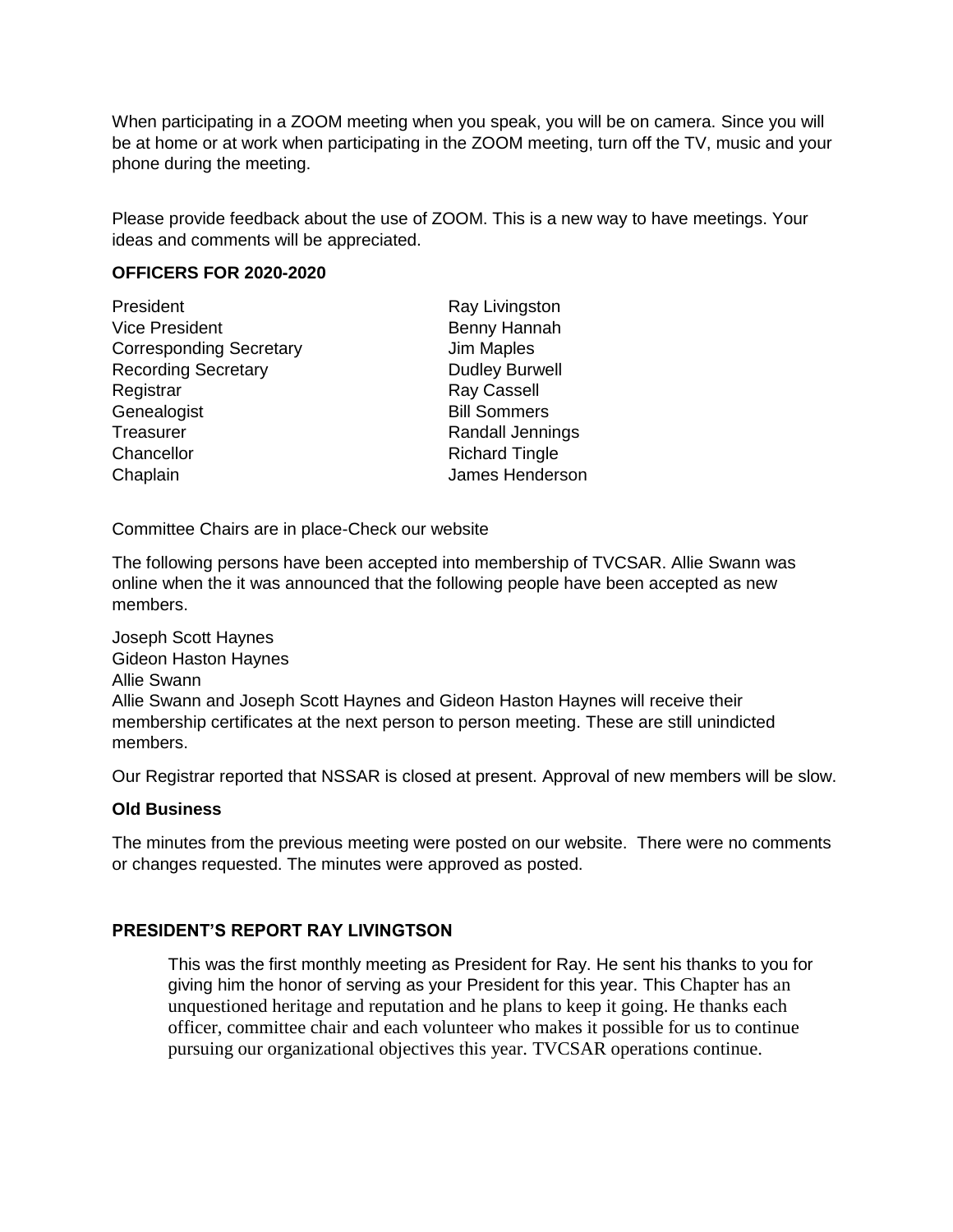March Installation Banquet was permanently cancelled. Refund guidance issued. Several members have not responded to the request to indicate a refund or donate the payment for the banquet to the Chapter.

School support was disrupted. Our awards for ROTC/JROTC were not made at most high Schools.

A Summer Social is being planned in August. Whitesburg Baptist Church as been closed. The Social may held there or at another location based on regulations.

The SAR National Congress is scheduled for 9-15-2020. Need names of attendees. If you plan to attend, please contact Ray.

In person meetings will be guided by authorized local health rules, officials and government restrictions. We need to be prudent. Many of our members are of an age that make the Contra virus would detrimental to their health.

#### **President's Objectives for 2020-2021**

- **1. Build upon preceding success and foundation**
- **2. Generate more membership involvement**
- **3. Partnership with other patriotic groups**
- **4. Continue our focus on youth and the schools we support.**
- **5. Continue the PR program to educate others about SAR and our Chapter.**
- **6. Support more at State and National: Mission, Goals, and Objectives**

#### **Continuity of Chapter Operations and Services.**

Ray said we need to do three things: develop standard operating procedures (SOP) at the officer and committee level; strengthen our committees with more members at least one of whom is a backup to the committee chair; and get better engaged with our Chapter historical archives endeavors. Ensuring that we can continue to operate and support all the other organizations that we have historically, means we need to establish recorded procedures and have adequate member involvement to maintain our momentum.

#### **Other Comments**

Awards for Sparkman High School ROTC cadets were given to ROTC Commander at Sparkman. Bob Anderson reported that awards for Morgan County Schools have been given to Morgan County Schools. He thinks the Awards will be given out in August when schools reopen.

The summer social is planned. The person-to-person meeting rules are a consideration. Ray will look for a place for the social. Whitesburg Baptist is closed and he has been unable to contact anyone there.

The Officers Reports are listed below: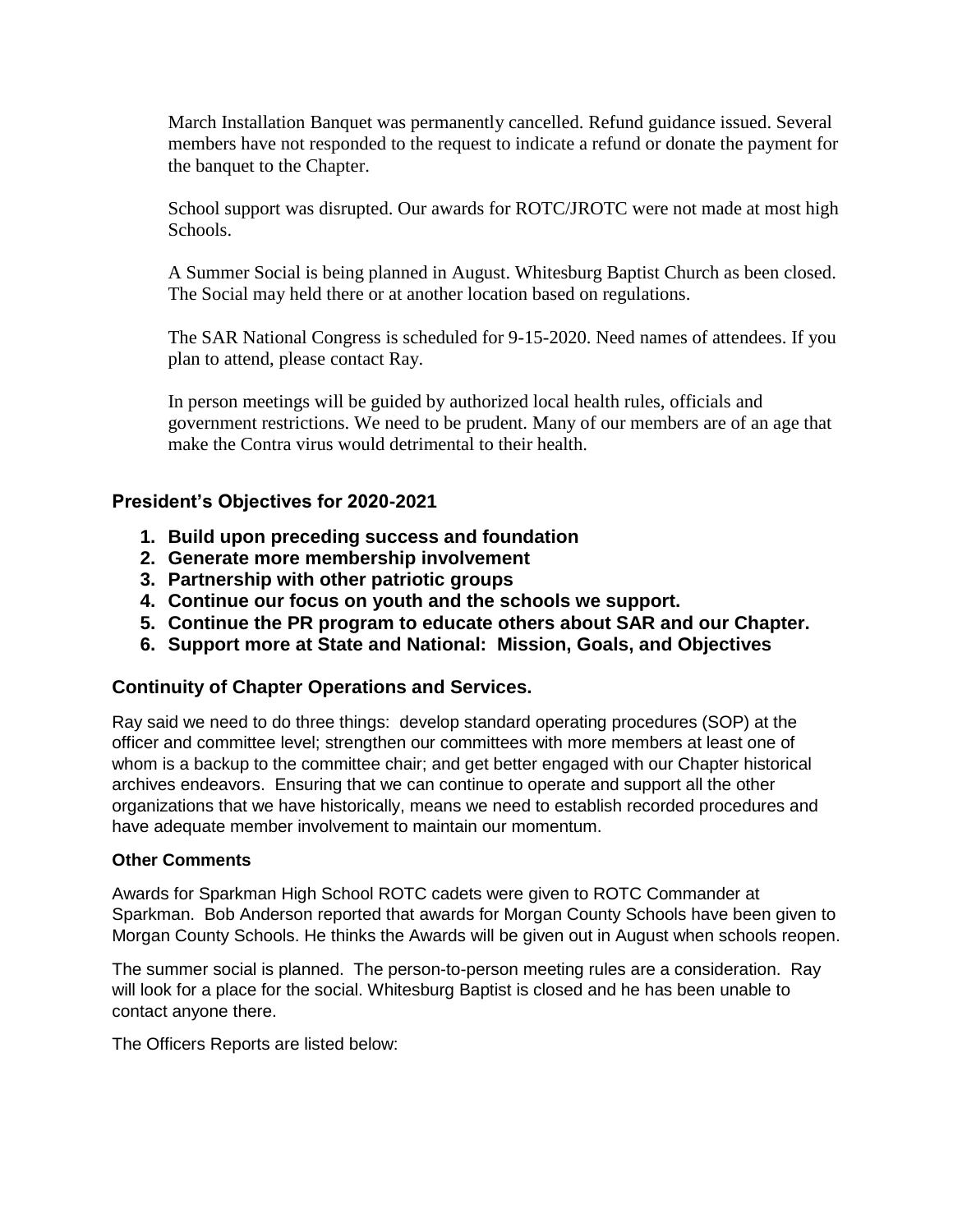## **VICE PRESIDENT REPORT - BENNY HANNAH**

Benny reported that he recently attended a Children of the American Revolution Meeting (CAR). The meeting was prior to Governor Ivy's order to have no more person to person meetings. The CAR is planning a color guard. Training is planned after person to person meetings allowed.

### **CHAPLAIN REPORT – JAMES HENDERSON**

Chaplain Henderson has been praying for our Chapter. He has offered to pray to members in need. If you have a person that is need of prayer, all James with information on the prayer request.

He told of interviewing Bob Anderson on flags. He is looking for persons with interesting stories to be on his radio show in Decatur.

## **TREASURER REPORT – RANDAL JENNINGS**

Treasurer Jennings reported that we have \$10,176 in our checking account and \$9,332 in our money market account.

# **REGISTRAR'S REPORT: APRIL 2020**

Registrar Ray Cassell reported the following:

There are 57 persons that are awaiting family data for their applications. There are 27 open applications. Five Applications have been mailed to the ALSAR Registrar. There are 4 applications in review at NSSAR. Three applications have been approved. No persons were induced at the last meeting.

George Vince's application for a supplemental has been approved. George commented on his supplemental patriot. George is the first person to be awarded a Supplemental at a ZOOM meeting.

At present, Ron Breeden ALSAR Registrar is willing to evaluate applications and send them to NSSAR. There are a few persons working at NSSAR. There will be a wait.

NSSAR has a new program to help new applicates. The data base provides information on approved applications. This data based can be used to get information and reduce research.

NSSAR is seeking additional information on Patriots. If you have new information on your Patriot, please send it to Ray Cassell.

## **CORRESPONDING SECRETARY – JIM MAPLES**

Jim reported that the ALSSAR Website has 16 Battlefield Trust Video available on their website.